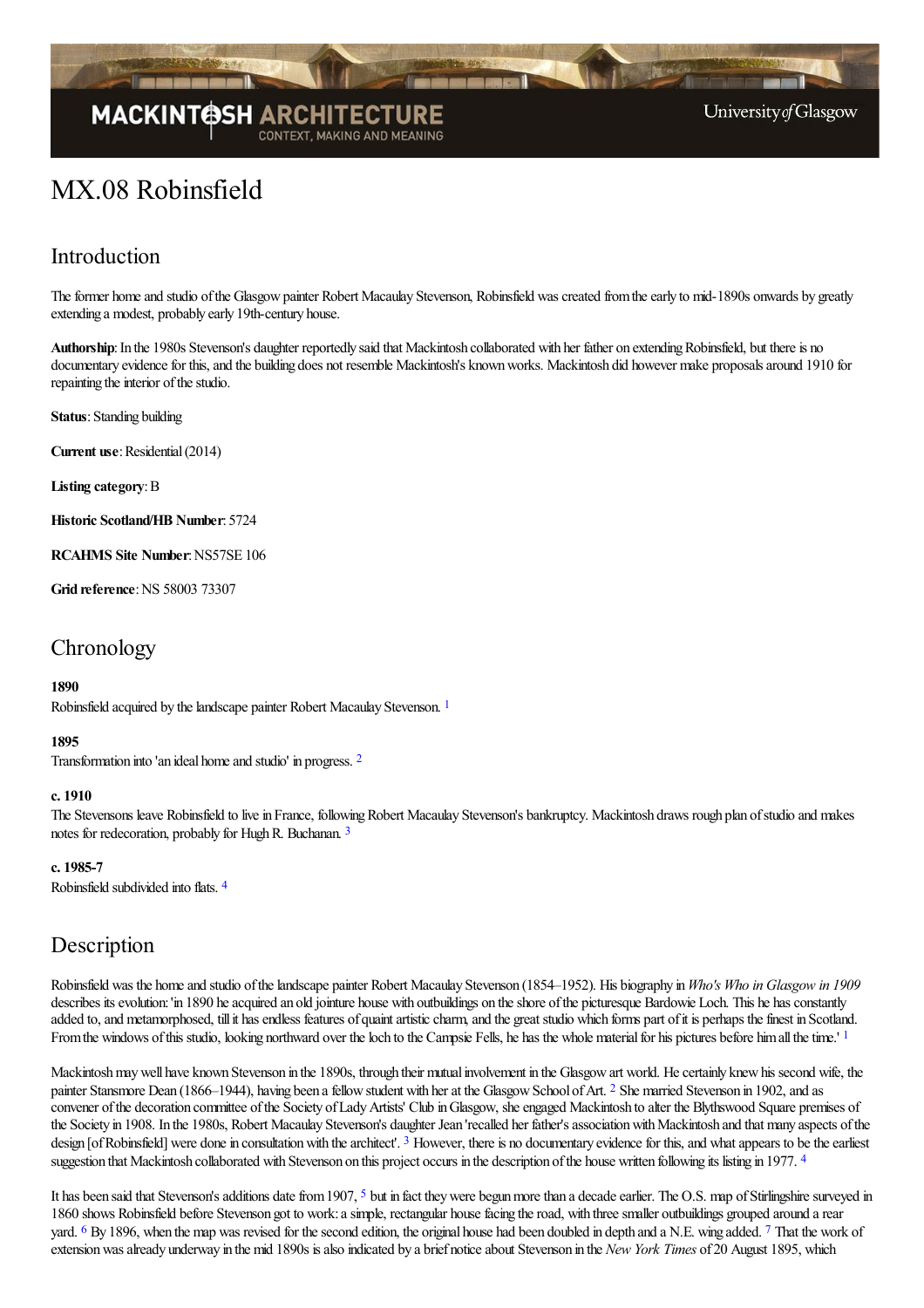<span id="page-1-1"></span><span id="page-1-0"></span>mentions that the artist 'is building himself an ideal home and studio at Robinsfield, Bardowie, by Milngarvie [sic], a dozen miles from Glasgow'. <sup>[8](#page-2-11)</sup> There is no mention of Robinsfield in the Register of New Buildings for the Western District of Stirlingshire, which begins in 1900 when the County authority first began to exercise control over new buildings. <sup>[9](#page-2-12)</sup> This suggests that the additions were probably complete before the end of the century.

The original three-bay house is still recognisable today (2011), despite Stevenson's much larger extensions to the N. He built over the yard, demolishing or absorbing the outbuildings to create a big, irregular, more or less square block, thoroughly Scottish in character, with crow-stepped gables, conical-roofed stair turrets and a rectangular tower at the N.E. corner. His former studio occupies the N. side of this block, with a large window overlooking the loch. Another studio, looking E., was used by Stansmore Dean, <sup>[10](#page-2-13)</sup> and possibly also by the first Mrs Stevenson, who was an artist too. A detached single-storey building – originally stables – stands just  $E$ . of the house.

<span id="page-1-2"></span>

<span id="page-1-3"></span>There is nothing about the style of these additions to indicate that Mackintosh had anything to do with their design. The various elevations have a haphazard appearance, suggesting piecemeal growth rather than an architect's coherent, unifying vision. It seems quite possible that Stevenson acted as his own architect, and the seemingly erratic progress of the work may have been due to his lack of ready cash. James Bridie, son of Mackintosh's client Henry A. Mavor, recalled childhood visits to see 'Macaulay Stevenson, the Scottish Corot, in the farmhouse he was gradually building up into a castle, paying his joiners and stone masons and praying [sic] plumbers, as often as not, with delicate sonatas and symphonies and songs without words done in misty paint.' <sup>[11](#page-2-14)</sup> Details such as the battlements at the W. end of the studio and the parapet of the N.E. tower are clumsily over-scaled, and even allowing for alterations made in the late 20th century, the window openings are oddly proportioned and roughly executed.



According to the much later recollections of Jean Macaulay Stevenson, the main staircase inside was redesigned by Mackintosh c. 1906–7, <sup>[12](#page-2-15)</sup> but there is no documentation to corroborate this.

<span id="page-1-5"></span><span id="page-1-4"></span>The only firm evidence for Mackintosh's involvement at Robinsfield comes later, and relates to the interior redecoration of the main studio. In his Sketcher's Notebook (undated, but containing drawings mostly from the period c. 1912–c. 1920) Mackintosh drew a rough plan of this room, with measurements, accompanied by the following notes: '1 Restain Roof – Darker shade'; '2 Water Paint on Compo walls'; '3 Extra for stippling to get bloom effect – colour to be grey stone like inner piece of chimney'; '4 Paint behind – stove [?]'; and '5 Floor to be made good and left as at present.' <sup>[13](#page-3-0)</sup> The name and telephone number of the house are inscribed inside the back cover of the notebook, along with two alternative addresses for Stevenson in France: at Montreuil-sur-Mer, Pas de Calais, and at Equihen near Outreau on the outskirts of Boulogne-sur-Mer. Stevenson had become bankrupt in 1910, and soon afterwards he and his wife left Robinsfield for France where they spent the years of the First World War, not returning to Bardowie until 1926. <sup>[14](#page-3-1)</sup> Robinsfield was let to Hugh R. Buchanan, solicitor to the Caledonian Railway, who is listed there for the first time in the *Glasgow Post Office Directory* for 1911–12. His name is also inscribed in the 'Sketcher's Notebook', all of which suggests that Mackintosh's proposals for redecorating the studio were made for Buchanan, probably in or shortly after 1910. <sup>[15](#page-3-2)</sup> It is not clear if they were carried out.

<span id="page-1-8"></span><span id="page-1-7"></span><span id="page-1-6"></span>In 1985, planning permission was sought to convert Robinsfield and its stables into flats; the work was completed by 1987. <sup>[16](#page-3-3)</sup> Outside, the windows were all replaced. Internal alterations included lining the hall and stairs with pseudo-Mackintosh panelling and horizontally subdividing the large studio. <sup>[17](#page-3-4)</sup> The gatehouse was completely rebuilt.

## People

**Clients:**

<span id="page-1-9"></span>HughR. Buchanan

#### **Other:**

- Robert Macaulay Stevenson
- Mrs Robert Macaulay Stevenson

## Documents

### Images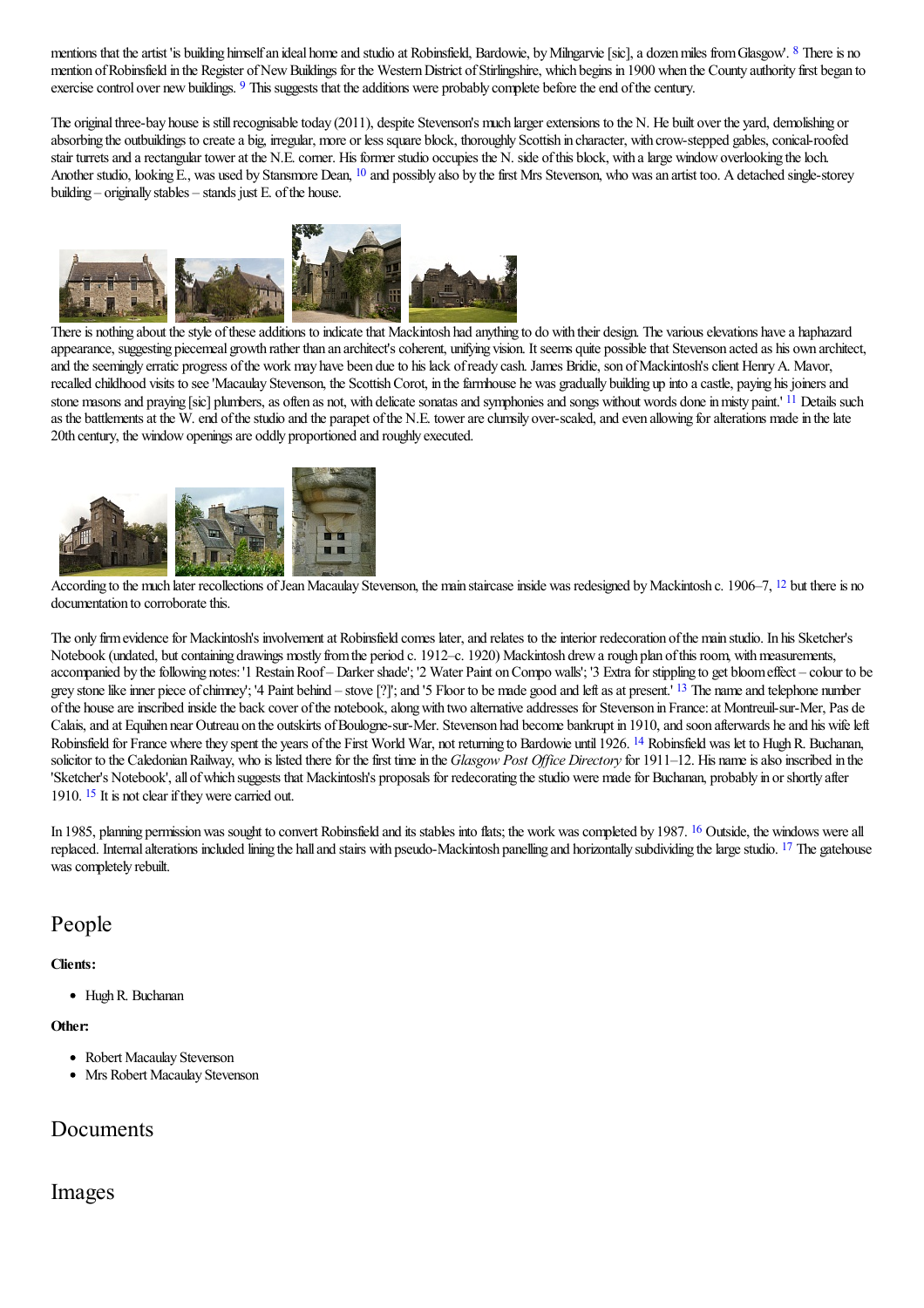



## Bibliography

#### Published

- James Bridie, *One Way of Living*, London:Constable &Co. Ltd, 1939, p. 49
- George Eyre-Todd, *Who's Who in Glasgow in 1909*, Glasgow:Gowans &Gray, 1909, p. 199

#### Unpublished

• The Hunterian, University of Glasgow: Sketcher's Notebook, GLAHA 53015/6

#### Notes:

- <span id="page-2-0"></span>**[1](#page-0-0)**:George Eyre-Todd, *Who's Who in Glasgow in 1909*, Glasgow:Gowans &Gray, 1909, p. 199.
- <span id="page-2-1"></span>**[2](#page-0-1)**:*New York Times*, 20 August 1895, p. 4.

<span id="page-2-2"></span>**[3](#page-0-2)**:*Edinburgh Gazette*, 29 July 1910, p. 812; Ailsa Tanner, 'GlasgowGirls (act. 1880–1920)', in*Oxford Dictionary of National Biography*, Oxford University Press, 2004; The Hunterian, University of Glasgow: GLAHA 53015/2, GLAHA 53015/6 (MX.08-001).

- <span id="page-2-3"></span>**[4](#page-0-3)**:*Edinburgh Gazette*, 4 January 1985, p. 7; information fromowners (2011).
- <span id="page-2-4"></span>**[5](#page-0-4)**:George Eyre-Todd, *Who's Who in Glasgow in 1909*, Glasgow:Gowans &Gray, 1909, p. 199.
- <span id="page-2-5"></span>**[6](#page-0-5)**:Ailsa Tanner, 'GlasgowGirls (act. 1880–1920)', in*Oxford Dictionary of National Biography*, Oxford University Press, 2004.
- <span id="page-2-6"></span>**[7](#page-0-6)**: The Hunterian, University of Glasgow: unidentified newspaper cutting.
- <span id="page-2-7"></span>[8](#page-0-7): Listed Building Report for Robinsfield: www.historic-scotland.gov.uk [accessed 17 March 2013].
- <span id="page-2-8"></span>[9](#page-0-8): Listed Building Report for Robinsfield: www.historic-scotland.gov.uk [accessed 17 March 2013].
- <span id="page-2-9"></span>**[10](#page-0-9)**:O.S., Stirlingshire, 1:2500, sheet XXXII.7, 1864.
- <span id="page-2-10"></span>**[11](#page-0-10)**:O.S., Stirlingshire, 1:2500, sheet XXXII.7, 1898.
- <span id="page-2-11"></span>**[12](#page-1-0)**:*New York Times*, 20 August 1895, p. 4.
- <span id="page-2-12"></span>[13](#page-1-1): Stirling Council Archives Service: Register of New Buildings, Western District [of Stirlingshire], uncatalogued.
- <span id="page-2-13"></span>**[14](#page-1-2)**:Ailsa Tanner, 'GlasgowGirls (act. 1880–1920)', in*Oxford Dictionary of National Biography*, Oxford University Press, 2004.
- <span id="page-2-14"></span>**[15](#page-1-3)**:James Bridie, *One Way of Living*, London:Constable &Co., 1939, p. 49.
- <span id="page-2-15"></span>**[16](#page-1-4)**: The Hunterian, University of Glasgow: unidentified newspaper cutting.